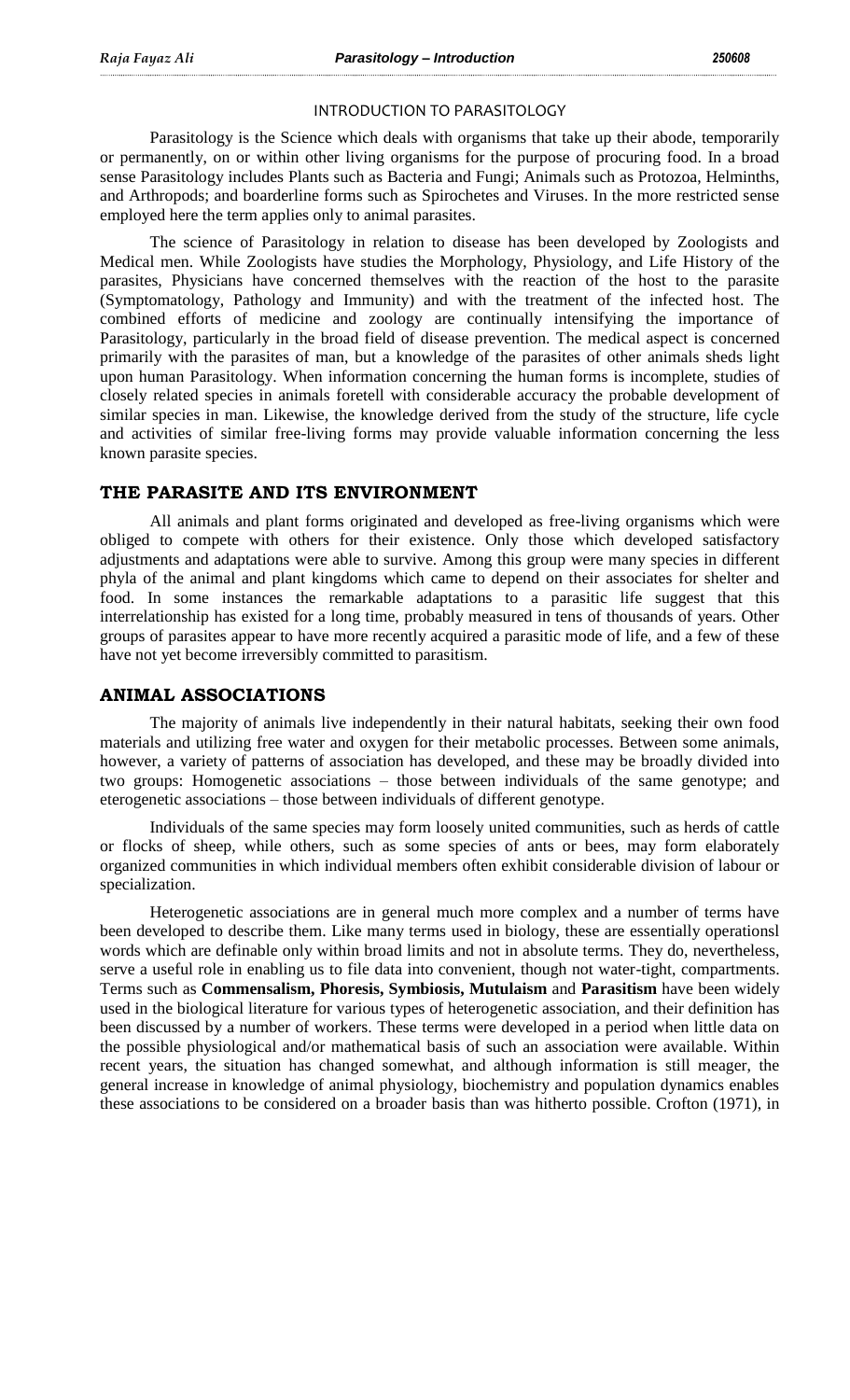particular, has attempted to define parasitism in quantitative terms and stresses the importance of considering the phenomenon as an ecological relationship between two populations of two different species.He shows that the infection process produces or tends to produce an overdispersed distribution of parasites within the host population.

Nevertheless, the relativity on any definition must be emphasized, for this will depend on the relative weight placed on certain aspects by a particular observer. Thus different workers have emphasized factors such as:

(a) the intimacy of the association;

- (b) its pathogenetic effect;
- (c) Its metabolic or physiological dependence;
- (d) Whether or not the host 'recognizes' the parasite as 'foreign';
- (e) the ability of the parasite to "recognize" the host site as being a suitable ecological niche.

These factors are not, of course, independent, and complex interactions between them may occur in any particular host-parasite situation.

If the degree of association is considered first, most workers would agree that the terms **Commensalism** and **Phoresis** represent only loose associations whereas the terms **Symbiosis, Mutualism** and **Parasitism** represent intimate associations in which the metabolism of one species is dependent to some degree on permanent association with an individual of another species. The concept developed here is that it is the metabolic dependence of one species on another which separates these intimate kinds of association very markedly from those of the looser kind. Mutualism and symbiosis are here considered as special cases of parasitism in which mutual metabolic dependence occurs.

Although we are concerned with the phenomenon of parasitism in particular, it is worth while to consider briefly the other types of heterogenetic associations in order to place parasitism in its true perspective.

# **COMMENSALISM**

The term literally means "eating at the same table" and there are a number of often quoted classical examples of this type of loose association between animals of different species. One of the best known is that between certain species of hermit crabs and sea-anemones, in which the anemone livse on the shell sheltering a hermit crab. The sea anemone benefits directly, having access to the remains of food caught and scattered by the crab, whereas the crab benefits by the presence of the sea-anemone which assists in warding off undesirable predators. In many cases, although this type of association is beneficial to one or both organisms, it is not usually obligatory for their existence. An exception is the association between the hermit crab, *Eupagurus prideauxi*, and the anemone, *Adamsia palliate*, in which neither of the partners is able to survive alone. The crab crawls into a shell which is too small for itself and uses the pedal disc of the anemone as cover for the unprotected portion of its body.

Other examples of commensalism are of an even less intimate nature. For example, the association between the oxpicker bird and various African mammals. The birds feed on the lice and ticks of mammals such as rhinoceros and serve to warn them of approaching enemies by displaying their own independent reactions.

Commensalism may thus be considered a type of loose association in which two animals of different species live together **without either being metabolically dependent on the other**, although one or both organisms may receive some benefit from the association. It is important to stress the absence of **metabolic** dependence in this type of association, for it is the absence of this feature which separates a commensal sharply from a parasite. The association is not intimate – since the tissues of the commensals are not in organic contact – nor need it be permanent.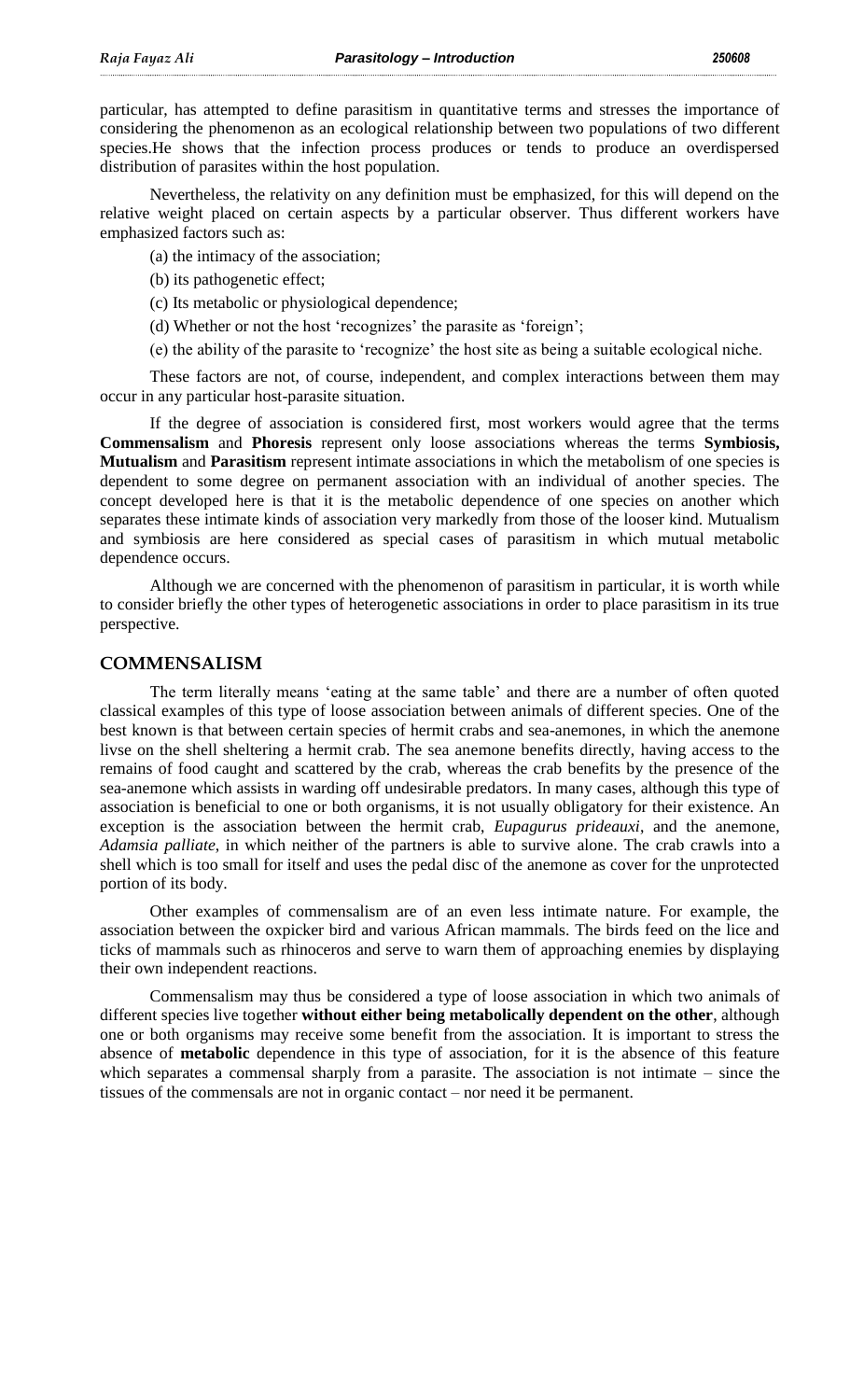## **PHORESIS**

There appears to be no difference of opinion on this term, which is used for a particular type of association in which one organism merely provides shelter, support or transport for another organism of a different species. The term **phoresis** however, is not widely used in Biological terminology and will be only briefly mentioned here.

The classical example is that of fishes belonging to the genus *Fierasfier* which lives within the respiratory trees of holothurians or occasionally in starfish. These fish are relatively helpless and are readily attached and devoured by other species. The holothurians appear to be undisturbed by the presence of the fish.

In phoresis, as in **commensaism** then, there is no metabolic dependence of either of the associates on the other. This type of phenomenon could clearly represent a stage similar to that in the early evolution of parasitism, since chance contact followed by the use of one species as shelter by the other is likely to have been the first step in an association leading to the parasitic way of life.

## **PARASITISM, MUTUALISM AND SYMBIOSIS**

In this type of association which forms the subject matter of our study, contact between the individuals of two different species differs markedly from that already described in that it is intimate and continuous. Many parasites have free-living stages in their life cycles and only during the periods when they make contact with their hosts can they actually be considered to lead a parasitic existence.

## **PARASITISM**

Of all the types of animal associations, perhaps the term parasitism has been the most difficult to describe. This appears to be largely due to the failure to recognize that the term has only a relative meaning. It has also been complicated by the insistence of may authors that a parasite must necessarily be harmful to its host: Crofton (1971) proposes further that the term parasite should be restricted to organisms which are potentially capable of killing their host. In the writer's opinion, emphasis on the harmful effects of a parasitic association more than any other single factor, has somewhat bedeviled a broad, biological approach to considerations of the phenomenon. It must be recognised, however, that any worker is entitled to restrict his usage of any term in any way, provided that he clearly defines his understanding of the term.



A parasite is thus considered here to be an organism which is not only in continuous, intimate association with another organism – the host, but also metabolically dependent, directly or indirectly, on it to some degree. The relative nature of this association is stressed and it is possible to draw up a list of parasite species which show an increasing degree of metabolic dependence on their hosts. At one end of this hypothetical scale (Fig. above) is zero dependence, i.e., a free-living organism; at the other end is 100% dependence or total parasitism. In between these two extremes lies a range of organisms which satisfy their metabolic requirements to a varying extent at the expense of the host.

We must make clear here what we mean by 'metabolic dependence'. Although at first sight it would appear that most parasites are only dependent on their hosts for food materials, a closer examination shows that the situation is more complex than this. Examples can be given of parasits which are dependent on their hosts for one or more of the following: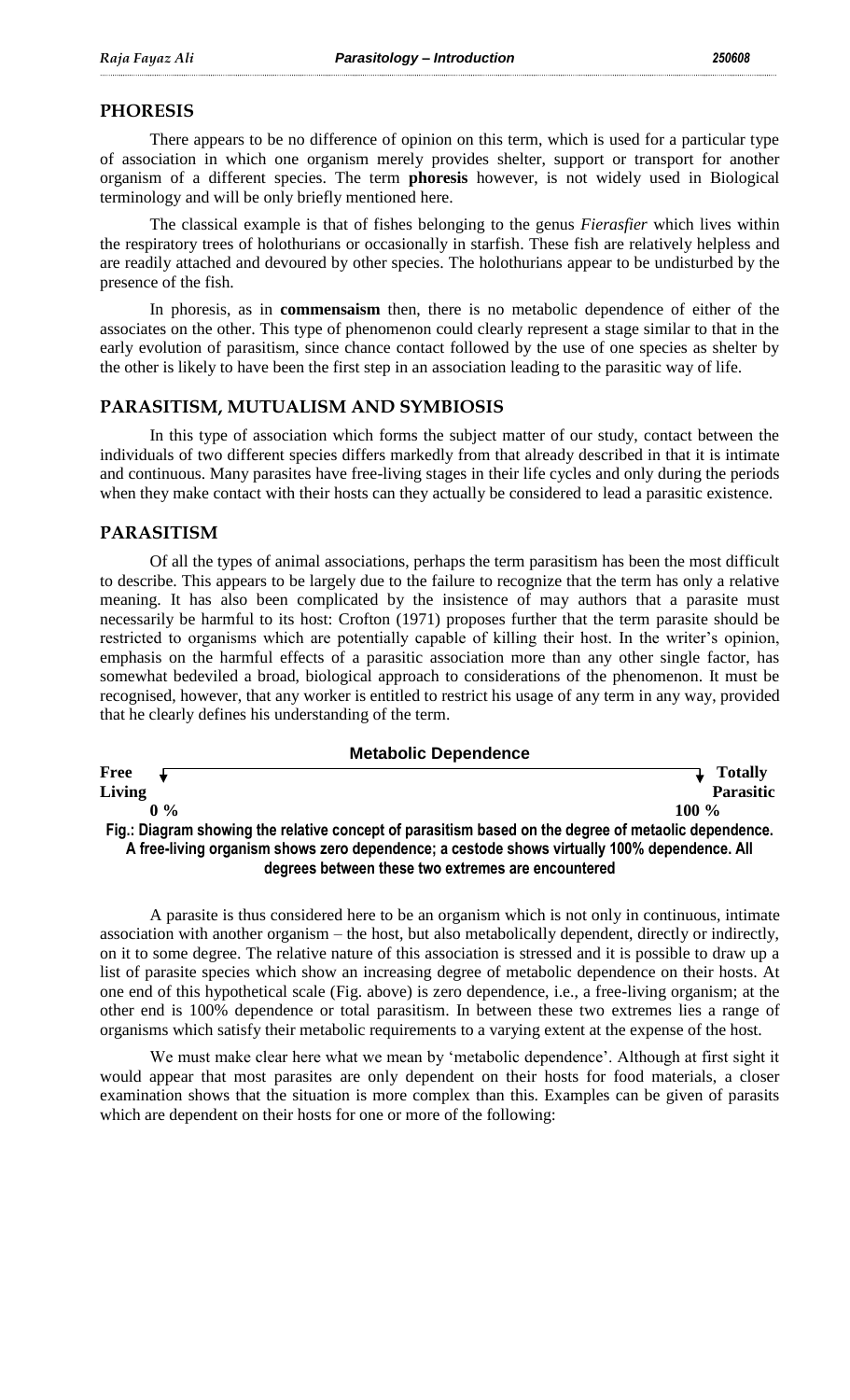- (a) developmental stimuli;
- (b) nutritional materials;
- (c) digestive enzymes
- (d) control of maturation and (more rarely) mitosis.

#### **MUTUALISM AND SYMBIOSIS**

An association in which both associates benefit has long been referred to as **mutualism** by some authors and **symbiosis** by others. The literatue on the definition of these words is confused. Mutualism is derived from the Latin **mutuus (= exchanged)**, whereas symbiosis comes from the Greek **symbioun (= to live together)**. The term **symbiosis** could thus broadly be used to include all the different kinds of relationship that exist in nature. By usage, however, it has come to be restricted to associations of a special kind in which the participating species are dependent on each other for existence. This is clearly only a convention, but general agreement to restrict the use of the word in this way would do much to clarify the terminology. In cases of mutualism, on the other hand, the association is not obligatory to existence. On the metabolic view put forward above, both mutualism and symbiosis are merely recognised as special cases of parasitism in which some metabolic byproducts of the parsite are of value to the host. There are several well-known examples of the phenomenon. The association between wood-eating termites and hyperflagellates in their intestine is of the symbiotic type of parasitism. The termites are entirely dependent on the flagellates for certain nutritional requirements, notably the supply of nitrogen and carbohydrates obtained by the breakdown of wood. The flagellates are similarly dependent on the host for nutriment and eh physical environment in which they live. The dependence of the host on the flagellates may be readily demonstrated by raising the termites to a temperature which is lethal to the protozoans, thus defaunating them. Under such conditions, the termites fail to survive, as they lack the enzyme systems necessary to digest a wood diet.

The association between intestinal ciliates and their ruminant hosts is of a similar nature. Several genera of ruminant dwelling protozoans produce the enzymes cellulose and cellobiase, thus enabling them to split cellulose and utilize the breakdown products for their metabolism. The rate of fission of these ciliates is extremely rapid, and they soon die. On disintegration, they provide the host with about one-fifth of its total nitrogen requirements.

An example of an association which could be considered mutualistic is that between the coelenterate *Hydra viridis* and the alga *Zoochlorella* which lives within its endodermal cells. The alga produces oxygen which *Hydra* utilizes and *Zoochlorella* makes use of the nitrogenous waste products of *Hydra* for its synthetic processes. It is possible that a mutualistic association exists in many cases of parasitism, but sufficient physiological studies have not been made to reveal their existence.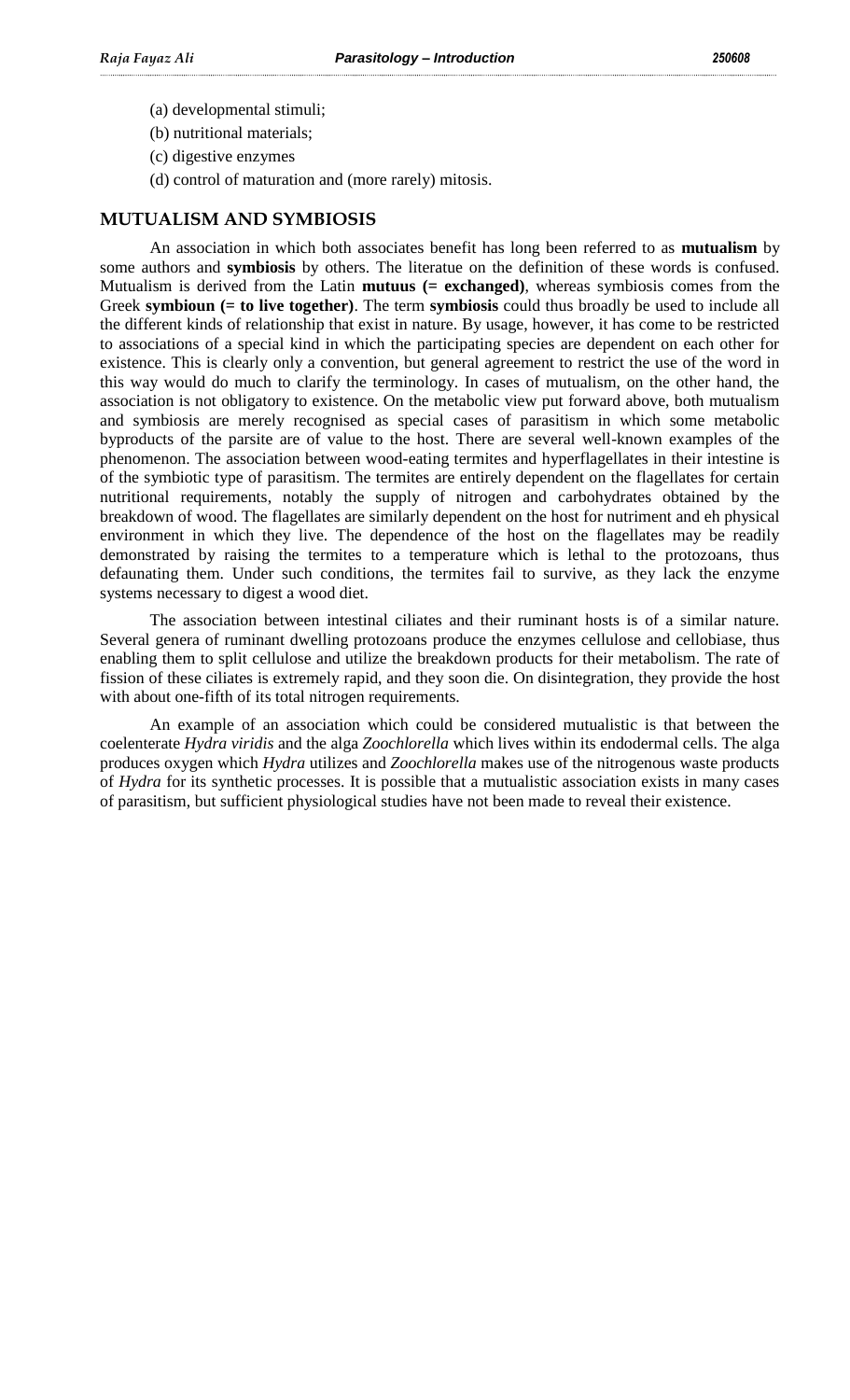#### **PARASITE AND PARASITISM – AN ECOLOGICAL APPROACH**

Life has assumed many forms, shapes and sizes. The known number of species of plants and animals may be close to 2 million but this is only a small fraction of all those that actually may exist. Some estimate that it could be 10, 20, 40 or even 50 millions, but others say it would be close to one billion. Whatever the exact numbers be, the fact remains that all species are unique in their structure and functions and they live in different ecozones of the world, each one is suitably adapted to the habitat it dwells. Of all structural and physiological adaptations, the most important being the ways and means to obtain food. Needless to say that all organisms require food for providing energy to their bodies which is essential for carrying out their life activities that are necessary for survival. The various mechanisms involved in obtaining food and the organs for feeding are as divergent as the species themselves. Each ecosystem has producers and the consumers, the latter occur in various grades, e.g., primary, secondary, tertiary and quaternary. Based on the manner of obtaining food, the organisms may be classified as microbivorous, saprophagous, herbivorous, carnivorous, predaceous, etc. The feeding leads to food chains and varied interactions amongst organisms.

In Nature, there are two rather distinct ecological phenomena happening simultaneously but in quite contrast to each other. It is a well-known fact that for the health of an ecosystem the composition of its component species must remain more or less at an equilibrium. The constancy in populations is esseantial for maintaining proper feeding interactions among various biota. But in quite contrast to this, we find that every species be it of a plant or animal, under normal conditions produces large, sometimes excessively large numbers of individuals than are actually required for the ecosystem in which they live. This is a well-known biological fact and an essential part of Darwin"s theory of Evolution. The reasons for this are rather very obvious. If more individuals than those actually required for an ecosystem are not produced, the Natural Selection can neither operate nor those possessing suitable variations can be selected in preference over those which lack these. The reproductive processes of the organisms are thus the most vital factors for the biotic ecosystem equilibrium as it would help in replacing individuals of species which die on account of ageing, disease, accident, wear and tear of body organs while performing various life activities, etc. In order to maintain a population balance, Nature must eliminate the old and sick individuals who have crossed the average life span of a species as also those young ones which are devoid of suitable variations that are required for a particular kind of ecosystem. The existence of an efficient mechanism therefore is a necessity in order to get rid of these two kinds of individuals which would otherwise be a burden on the ecosystem. It is indeed for this very purpose that parasites and predators are needed in every ecosystem and Nature has ensured their presence because of the vital role they have to play. The task of reducing populations of species over and above the required levels is efficiently performed by them. It would thus be quite appropriate to say that the parasites and predators are "Nature's Hangmen". This would be evident from the fact that each species of animals is parasitized and predated upon. Generally, in Parasitology, stress is laid on "The Five Ps" identified as Parasites, Pathogens, Parasitoides, Pests and Predators. To the above list, a Sixth "P" – "The Prey", can be added, but its role is quite in contrast to the others. In the overall context of Parasitology, the study of all these organisms is of great significance.

Of special interest to us from the point of view of today"s deliberations are those organisms that we call parasites. The parasites do not have the capability to obtain food directly from the ecosystem and hence they have no option but to adapt to live in or on some other organisms (host) and derive their food either ecto- or endo- parasitically from it. In the act of feeding, the parasites may or may not cause any appreciable damage to their hosts, but if they do cause some disease or discomfort, such parasites are regarded pathogens. Though the latter term has generally been applied to micro-organisms such as bacteria, viruses, fungi, etc. The pathogens are therefore those parasites which cause certain pathogenecity to organisms which are their hosts. This way, we actually have two kinds of parasites, one of these are pathogenic parasites causing damage and disease and he others are non-pathogenic parasites which do not cause any apparent pathogenecity though both types derive their nourishment from the hosts. Some parasites such as *Entamoeba histolytica*, the most common cause of amoebic dysentery, may under certain conditions of its host be non-pathogenic, but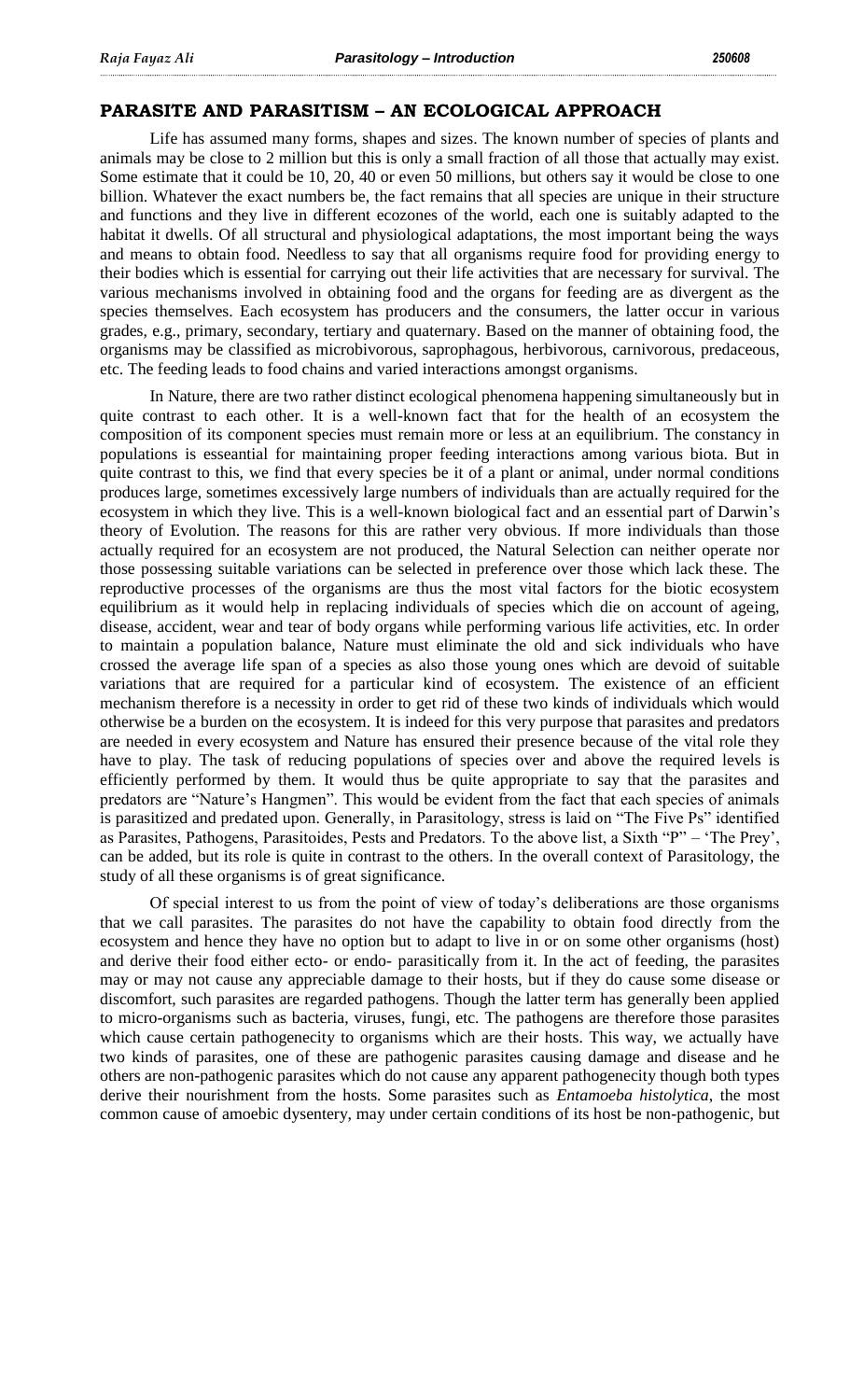should these conditions change it can become pathogenic. A parasite is physiologically dependent on its host and cannot survive in its absence. The physiological compatibility is sometimes such that the host and its parasite may co-evolve, though not necessarily at the same pace. The bird lice, *Mallophaga* and the cyst-forming nematodes, *Heterodera* and *Globodera* are excellent examples of co-evolution. But these co-evolving parasites are very host specific otherwise they cannot evolve together. In those parasites which have the ability to live in or on many hosts (e.g., root-knot nematode, *Meloidogyne)* are in other words polyphagous, hence co-evolution is not possible in these parasites and their hosts. Strange is the example of an eyeworm of birds of the genus *Oxyspirura*  some species of which are very host specific and occur only in a single host, while there are other species that may have 2-5 species of birds as their hosts. Parasitism occurs throughout the animal kingdom but the parasitic species are mostly found among the invertebrate animals such as protozoans, platyhelminths, nematodes and arthropods. In Chordates only the hag-fishes (Myxine) are parasitic in the true sense. From *Amoeba* to man, all species are attacked by some species of parasite(s). Quite frequently a single species of host is parasitized by not only one but many species of different kinds of parasites, though a single species of parasite may not always be able to parasitize several species of hosts. As an example, as many as 36 species only of nematodes are known to parasitize Man. Add to this a large number of species of protozoan, trematodes, cestodes and insect parasites of Man. The situation is not very different for other vertebrate species, particularly the large ones. But even the invertebrates are no different, as they also do suffer from parasitic attacks and many of these incidentally also serve as carriers, vectors or intermediate hosts of parasites such as species of insects, ticks, mites, snails, etc.

Some zoologists regard parasitism to be quite close to symbiosis. In both phenomena, the relationship is an intimate one, in symbiosis both may benefit but not in parasitism. To simply say that the parasite is an organism that feeds and lives on or in another organism would be too simplistic. Some biologists say that all animals are parasites because they have to rely on other living organisms for their food, be these plants or animals. In more specific terms the parasites live in or on other organisms that are much bigger in size than the parasites themselves. The parasites, this way obtain food, but the host usually suffers due to the *effects* of their feeding as also due to the fact that they release metabolic wastes into its body. The host-parasite association as it grows older generations after generations, the impact of pathogenecity would theoretically become less and less due to mutual physiological and biochemical adaptability. This may, however, not always be true. Take the example of a single-celled protozoan parasite such as *Plasmodium* which is highly pathogenic and its infection may cause heavy mortality in Man. In spite of the fact that they are known to be very ancient parasites their virulence has not tapered *off* till date even a bit. Malaria is regarded as one of the most dreadful diseases of mankind with high levels of mortality the world-over.

The traditions of research on the parasites and parasitism are very old in this country, but these are relevant even today. There are innumerable exciting topics on which valuable research contributions could be made. The structural and biological characteristics of the parasites, the various modifications in the organs of the attachment, the mechanism of feeding, their life cycles inside and outside the host, the biochemical adaptations of the parasites enabling them to stay alive inside the host, etc. Even the classical Parasitology which includes the study of taxonomy, morphology and life history though much out of fashion these days is no less important and exciting than the so-called modern areas of research. Who could forget the rather classical contributions of Yamaguti from Japan, academician K. I. Skrjabin from Russia or Swell's work on *Cercaria indica* and the pioneering work of Sir Ronald Ross on the life cycle of malarial parasite that were carried out in India.

The other exciting areas for research in Parasitology, include life cycle studies of various groups of parasites attacking not only man and live-stock but also all species of vertebrates and a majority of invertebrates. Though it is vitally important, but is not an easy task. We should remember that all parasites are related to one another in many ways and much progress in the field of Parasitology has been achieved by studying first the animal parasites. It is already well known that related species of animals possess similar, if not exactly identical parasites. In the same way the Primates possess species of parasites that are closely related to our own parasites. A lot of work in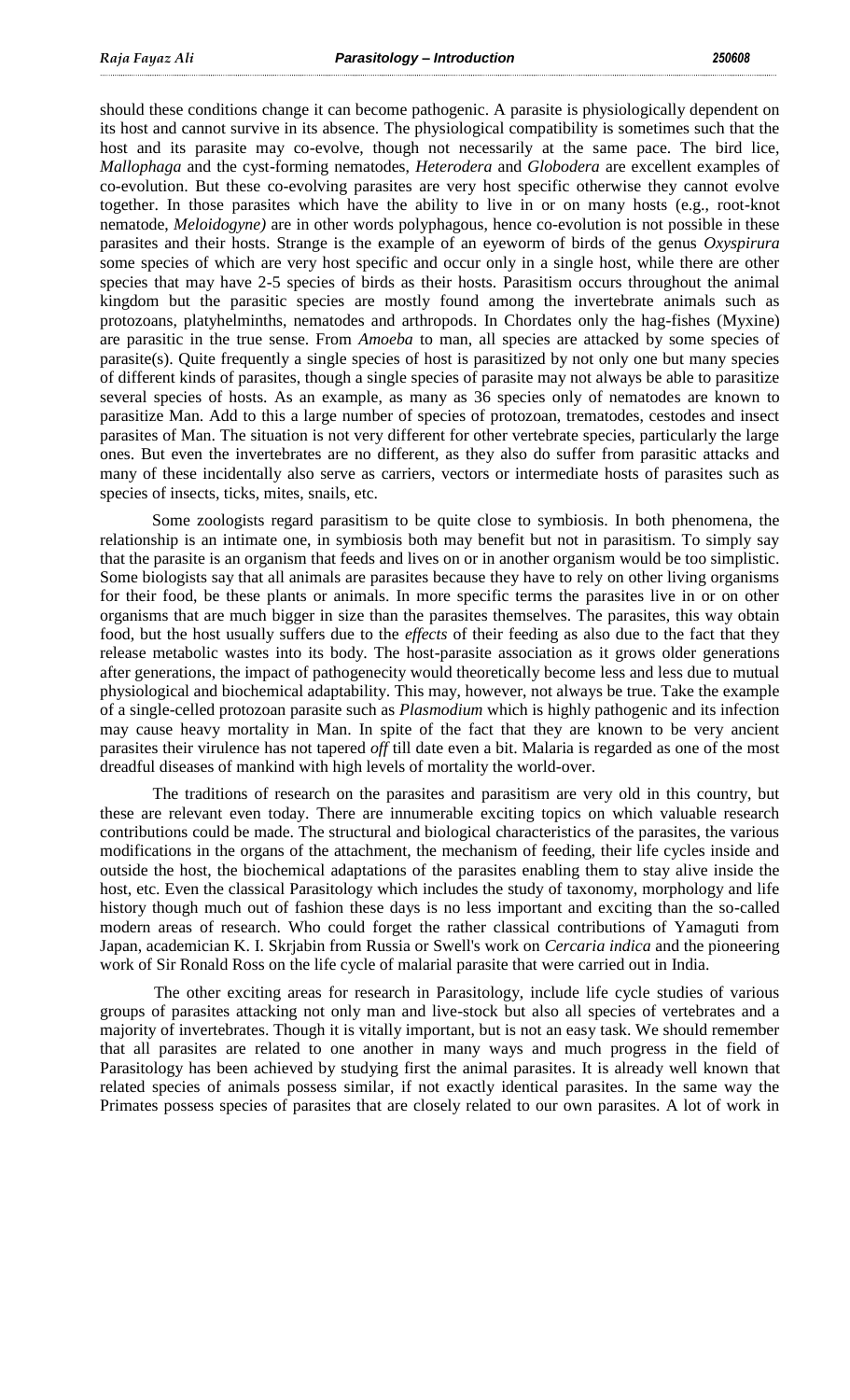fact was, first done on these species, prior to tackling human parasites. Of interest are the various modes and avenues that different parasites use to reach their final hosts, e.g. orally, through skin, blood, etc. This is often followed by a cycle of migration within the definitive host before they are able to finally reach their favoured site. More diverse are the avenues of escape of the parasites from their hosts and the part of life cycle that they spent outside the bodies of the hosts. These may involve either a vector or an intermediate host, often not only one but two or even more. Many a times some stage(s) in their life cycle are free-living (miracidum, coracidium, cercaria, etc.). The nematode, *Strongyloides stercoralis* which is an intestinal parasite of Man may undergo several cycles of freeliving generations under favourable conditions outside the body of the host before returning once again to the parasitic phase of its life within the host.

Another very interesting phase of the life cycle of parasites is the asexual multiplication at one or two or more stages in their life. This is because of the fact that parasitism is a chance phenomena and it cannot always be guaranteed that the parasite-host contact would be established. The parasites have overcome this problem by excessive egg production in the first place, but as if this was not enough, by further asexual multiplication into subsequent larval or intermediate stages as well (sporocyst, redia, coenurus, hydatid cyst, sporozoites, merozoites, etc.). In spite of many environmental hazards, the parasites ultimately manage to overcome all these and transform themselves into subsequent stages of life under very trying conditions and finally "knock at the door" of their hosts. In addition to these, the eggs of parasites are also unique in many ways, not only structurally but functionally as well. I am sure you are aware with the mechanism of release of eggs of blood flukes, *Schistosoma* spp. from the bodies of their hosts and the pathogenecity involved with it. The production of relatively inactive stages (cysts or eggs) that are resistant to environmental factors such as desiccation, ultra-violet radiation and extreme temperatures represents a few other important parasitic adaptations. Many nematode species have developed the strategy of going into Cryptobiosis (hidden life) in order to overcome extreme environmental conditions. This enables them to be highly resistant and thereby escape certain death. The perfectly synchronized life cycles of malarial parasites and the filarial worms are indeed outstanding examples of host-parasiteintermediate host/vector interactions which show how perfectly the parasites are adapted to the ways of their life.

The parasites are, by and large, regarded as degenerate organisms because of the absence of organs relating to sensory perception, motility and digestion, and also due to reduced biosynthetic and bioregulatory capabilities. The recent genetical studies comparing the parasites and their close non-parasitic relatives have shown that no reduction whatsoever has occurred in the size of their genomes. This shows that the parasites are not at all degenerate in any way, in fact they are highly specialized and a well adapted group of animals. Many species of parasites can survive as adults in warm-blooded animals and in their larval stages either in cold-blooded animals or may be in water or soil. It is believed that this is possible only due to their precise genetical programming which enables them to respond to varying developmental stresses by changing their body metabolism with the help of heat-shock proteins which they are known to possess. .

The story of parasites and parasitism is without an end. One could go on and on like this as the various aspects are not only important but quite interesting too. What about the host-parasite and parasite-parasite relationships as also the relationships between the definitive and intermediate hosts of the parasites? One cannot ignore the mechanisms involved in host's immunity as also in its breakdown sometimes. We also cannot side-track the issues pertaining to drugs and vaccine development against parasites as also the mechanisms and underlying principles that are involved in its delivery to the host.

The humanity shall have to be freed from excessive parasite burden, particularly in the Third world countries. India is not only unfortunately very rich in its parasite diversity but it also carries a heavy parasite burden resulting into dreadful diseases and discomfort to its human population particularly those below the poverty line. This not only leads to severe health problems, even mortality and also loss of precious human resource.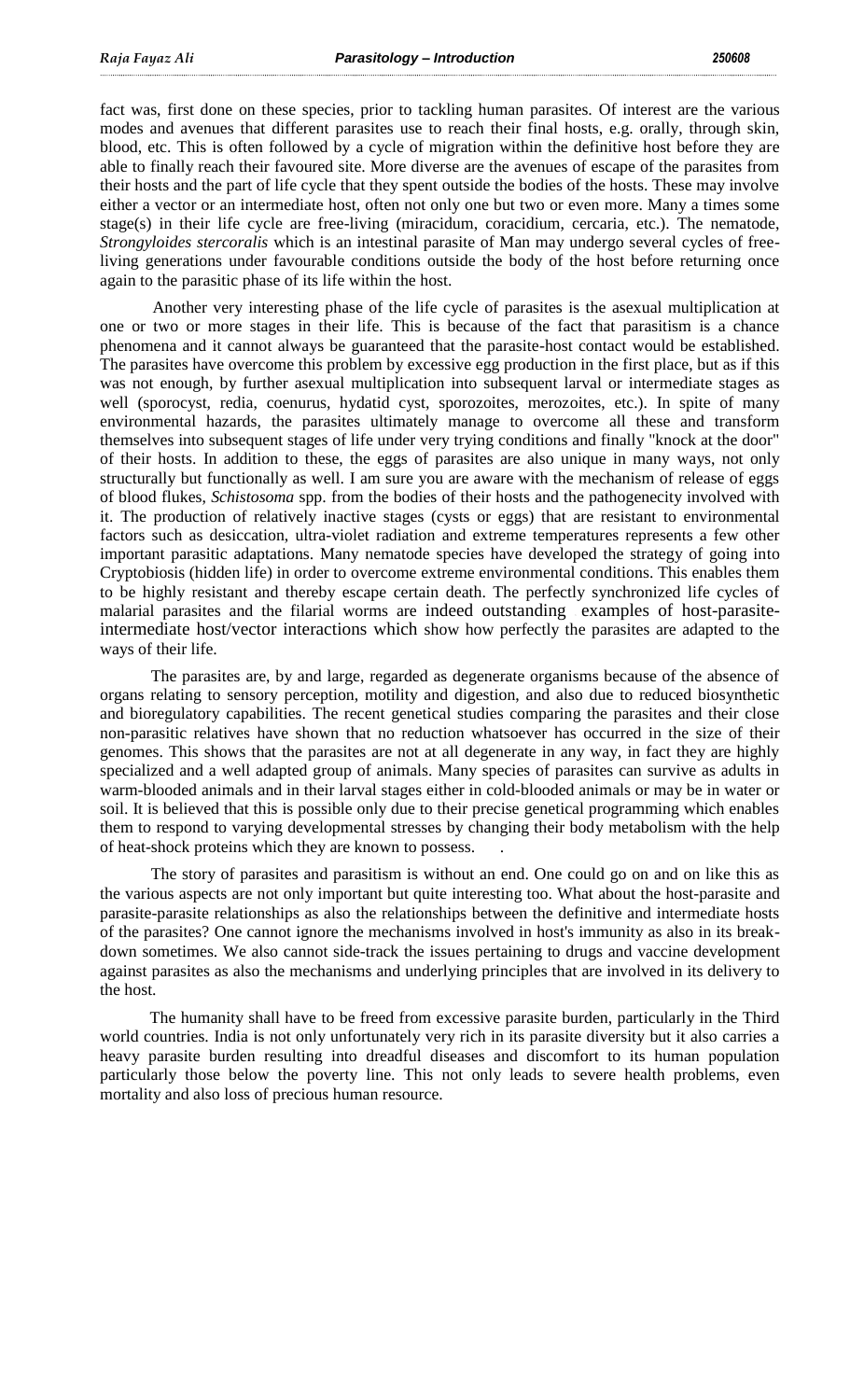# **PARASITE AND PARASITISM**

# **TYPES OF PARASITSE**

In general, **parasitism** includes any reciprocal association in which one species depends upon another, but in its usual medical usage it is an association in which one animal, the host, is injured in some degree through the activities of the other animal, the parasite. This association may be accidental and temporary or fixed and permanent.

In **symbiosis** there is a permanent association of two organisms that can not exist independently, protection or other advantages being provided for one or both, in **mutualism** both symbiotic organisms are benefited and in **commensalism** on partner is benefited and the other is unaffected, a commensal being an organism living on or within another but not acting as an injurious parasite.

The term parasite is ordinarily applied to a weaker organism that obtains food and shelter from another and derives all the benefit from the association. The host may show no noticeable harmful effects or may suffer from a wide range of functional and organic disturbances. There is such a wide range of parasitic types that it is difficult to draw a sharp distinction between a permanent parasite and a temporary resident such as a biting insect.

Various descriptive names denote special types or functions of parasites.

- **1. Ectoparasites** are organisms (e.g., fleas, lice, ticks) that live on the outside of their hosts, usually attached to the skin, feathers, hair, gills etc., such forms can never lead a completely parasitic existence, but utilize oxygen from outside the host. Many maintain only periodic contacts with their hosts and, according to the definition given earlier, cannot be considered parasites but essentially special kinds of predators.
- **2. Endoparasites** are parasites living within their hosts, in the gut, body cavity, lungs or other tissues; such forms nearly always live a completely parasitic existence.

Certain parasites fall in both these groupings. The itch mite (*Sarcoptes scabei*) for example, burrows in tunnels in the skin and could satisfy the criteria of either an ectoparasites or an endoparasite. Again then, these terms cannot always be accurately defined, but they are convenient general terms.

- 3. Parasites are termed **Facultative** when they are capable of leading both a free and parasitic existence, and
- **4. Obligate,** parasites which are obliged to live a parasitic existence and are incapable of surviving outside the host environment i.e., they are completely dependent upon the host. In the latter definition the emphasis must be on a 'naturally occurring' environment, for many "obligate" parasites can now be cultured in artificial environments of a complex nature.
- 5. An **Incidental** parasite is one that establishes itself in a host in which it does not ordinarily live.
- 6. An **Occasional** or **Periodic** parasite seeks its host intermittently to obtain nourishment.
- **7. Temporary** parasites are free-living during part of their existence, while
- **8. Permanent** parasites remain on or in the body of the host from early life until maturity, sometimes for their entire life.
- **9. Pseudoparasites** are artifacts mistaken for parasites.
- **10. Coprozoic** or spurious parasites are species that have passed through the alimentary tract without infecting the host.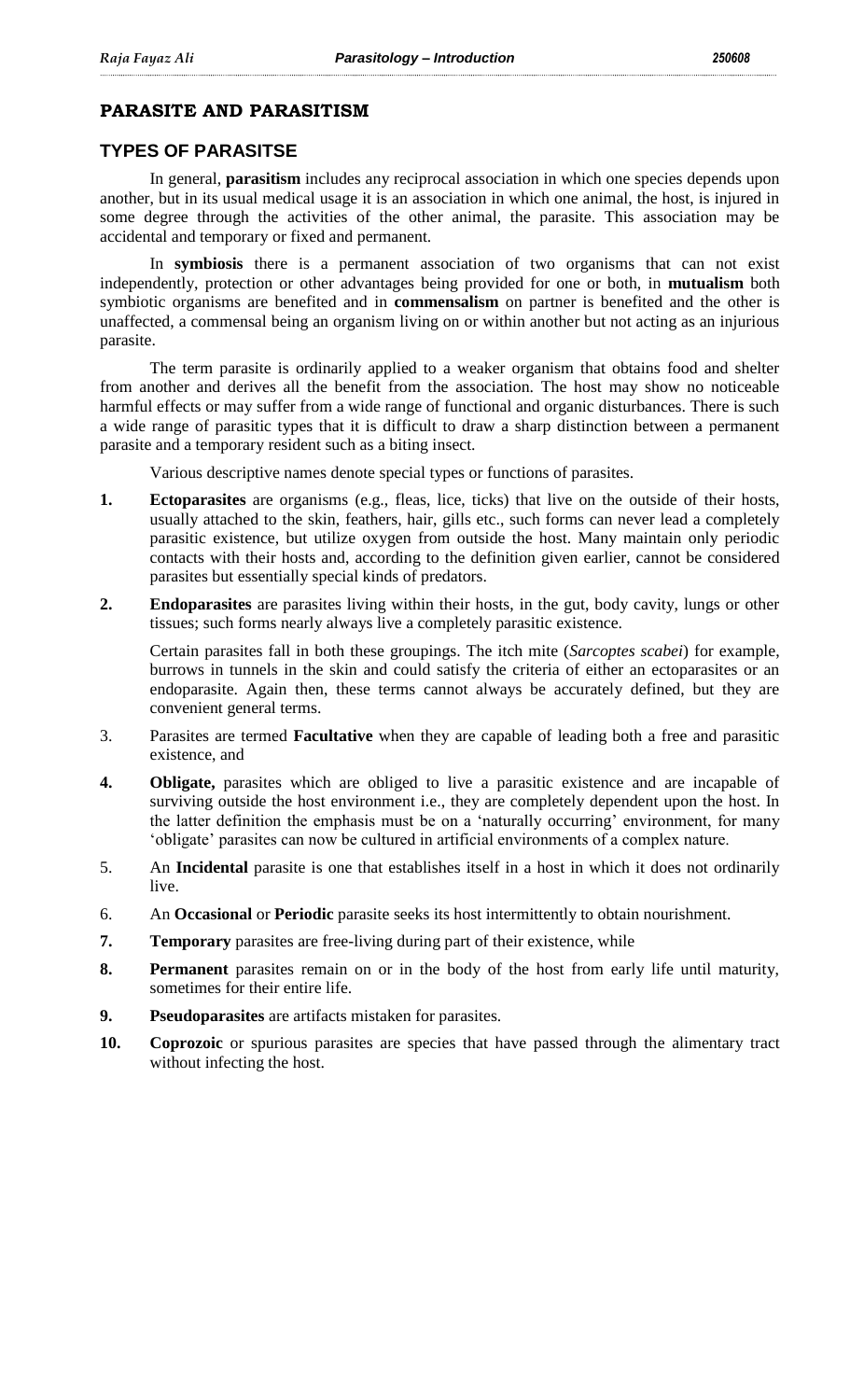### **NOMENCLATURE**

Animal parasites are classified according to the International Code of Zoological Nomenclature. Each parasite belongs to a Phylum, Class, Order, Family, Genus, and Species. At times the further divisions of subclass, suborder, superfamily, subfamily, and subspecies are employed. The names are Latinized and the scientific designation is uninominal for subgenera and higher groups, binomial for species, and trinomial for subspecies.

The law of priority obtains as to the oldest available name, even if only a portion of the parasite or its larva has been described. To be valid a generic name must not have been given already to another genus of animals. The names of genera and species are printed in italics; the generic name begins with a capital and the specific name with a small letter. The name of the author is written without italics and without punctuation after the name of the parasite. The data follows the author's name represented by a comma, e.g., *Diplozoon kashmirensis* Kaw, 1940. When a species is transferred to another genus or when the specific name is combined with another generic name, the name of the original author is placed in parentheses and the name of the author of the new combination follows the parentheses, e.g., *Ancylostoma duodenale* (Dubini, 1843) Creplin, 1845.

The family name ends in "idea", the superfamily in "oidea", and the subfamily in "inae". The terminations of certain divisions are indicated by the following examples

| Division       | Example           |
|----------------|-------------------|
| Phylum         | Platyhelminths    |
| Class          | Trematoda         |
| Order          | Prosostomata      |
| Suborder       | Distomata         |
| Superfamily    | Fascioloidea      |
| Family         | Fasciolidae       |
| Genus          | Fasciola          |
| <b>Species</b> | Fasciola hepatica |

## **CLASSIFICATION**

Animal parasites may be divided into two main groups, Protozoa and Metazoa. The former are unicellular organisms. The latter are multicellular animals, the cells of which are differentiated to perform special functions but are dependent upon one another for their existence. The metazoan cell differs in structure and function from the protozoan cell in the absence of differentiation into ectoplasm and endoplasm, in reproduction by mitotic division only, and in the structure of the nucleus.

Animal parasites are legion. They are represented throughout the animal kingdom, and some classes are entirely parasitic, e.g., SPOROZOA, CESTOIDEA and TREMATODA. The distribution of parasites in 12 phyla of the animal kingdom is indicated in the following table. The parasitic species are chiefly confined to the PROTOZOA, PLATYHELMINTHS, NEMATOIDEA, ACANTHOCEPHALA, and ARTHROPODA.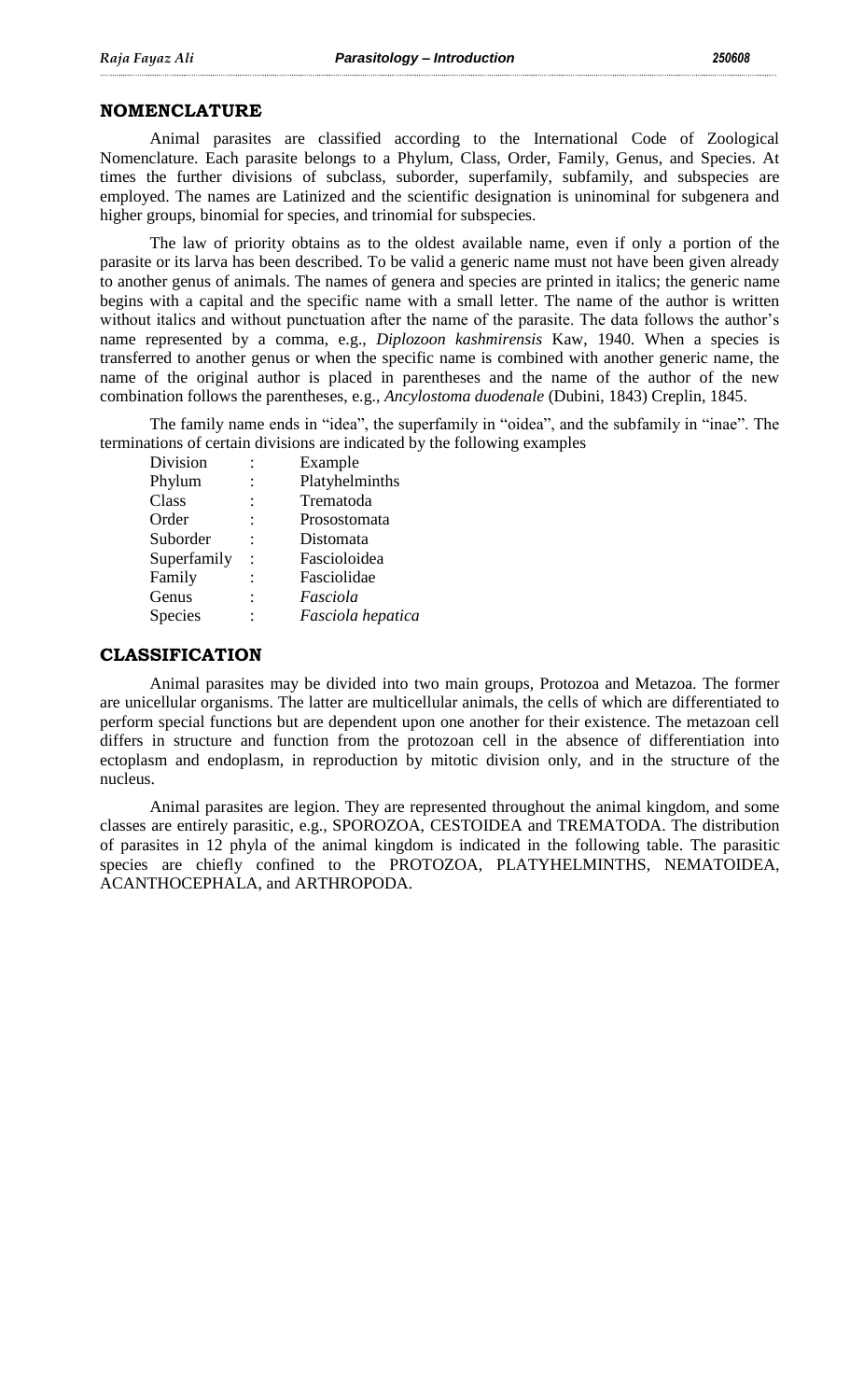# **Table showing distribution of Parasites in the Animal Kingdom**

| Phylum                 | <b>Class</b>       | <b>Parasitic</b><br><b>Species</b> | Human<br><b>Parasites</b> |
|------------------------|--------------------|------------------------------------|---------------------------|
|                        | Sarcodina          | <b>Many</b>                        | $\pm$                     |
| Protozoa               | Ciliata            | <b>Many</b>                        | $\pm$                     |
|                        | Mastigophora       | <b>Many</b>                        | $\pm$                     |
|                        | Sporozoa           | All                                | $\pm$                     |
| Coelenterata           |                    | <b>Few</b>                         |                           |
| <b>Porifera</b>        |                    | Rare                               |                           |
| Arthropoda             | Insecta            | <b>Very many</b>                   | $\div$                    |
|                        | Arachnida          | <b>Very many</b>                   | $\pm$                     |
|                        | Crustacea          | <b>Many</b>                        |                           |
| <b>Platyhelminthes</b> | Cestoidea          | All                                | $\pm$                     |
|                        | Trematoda          | All                                | $\div$                    |
|                        | <b>Turbellaria</b> | <b>Few</b>                         |                           |
| <b>Nemertea</b>        |                    | <b>Few</b>                         |                           |
| <b>Nematoidea</b>      |                    | <b>Very many</b>                   | ╈                         |
| <b>Acanthocephala</b>  |                    | All                                | $\div$                    |
| <b>Nematomorpha</b>    |                    | All (Larva)                        | ?                         |
| <b>Annelida</b>        |                    | Rare                               | $\pm$                     |
| Mollusca               |                    | <b>Few</b>                         |                           |
| Chordata               |                    | Rare                               |                           |